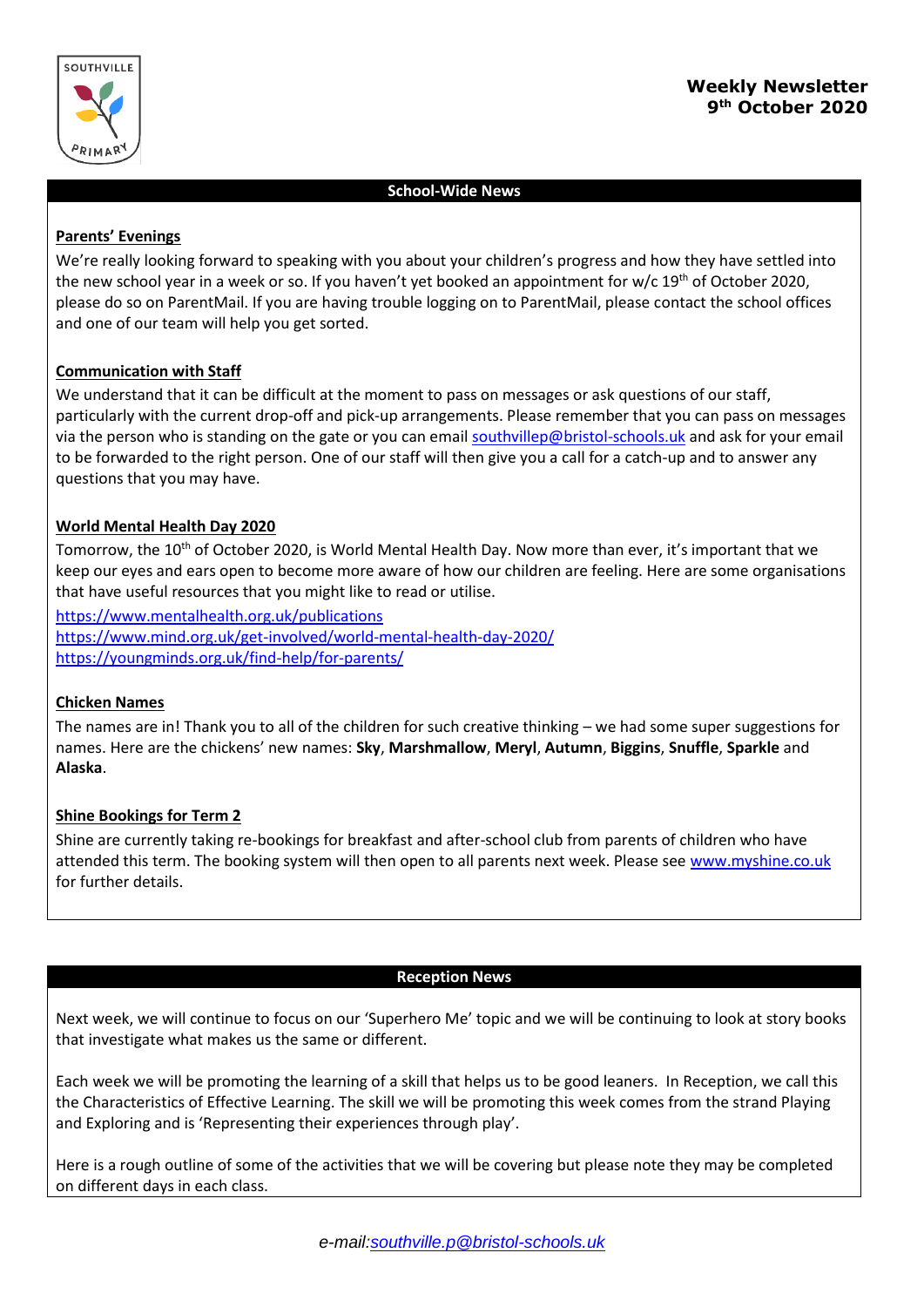

| <b>Monday</b>  | Phonics - Phase 1, Aspect 5, Alliteration<br>Maths - comparing quantities<br>Artwork - Christmas Card designs (ready for printing)<br>٠<br>Writing - Practising writing our names<br>Stories that celebrate similarities and differences                                 |
|----------------|--------------------------------------------------------------------------------------------------------------------------------------------------------------------------------------------------------------------------------------------------------------------------|
| <b>Tuesday</b> | Jellyfish PE (chasing and evasion games)<br>٠<br>Phonics - Phase 1, Aspect 5, Alliteration<br>Maths - comparing quantities<br>٠<br>Listening and attention session<br>Scissor skills - practicing careful cutting<br>Stories that celebrate similarities and differences |
| Wednesday      | Changing Reading books - All classes<br>Phonics - Phase 1, Aspect 5, Alliteration<br>٠<br>Maths - comparing quantities<br>Octopus PE (chasing and evasion games)<br>Stories that celebrate similarities and differences                                                  |
| Thursday       | Phonics - Phase 1, Aspect 5, Alliteration<br>٠<br>Maths - comparing quantities<br>Listening and attention session<br>٠<br>Stories that celebrate similarities and differences                                                                                            |
| <b>Friday</b>  | Phonics - Phase 1, Aspect 5, Alliteration<br>Maths - comparing quantities<br>٠<br>Starfish PE (chasing and evasion games)<br>Listening and attention session<br>Stories that celebrate similarities and differences                                                      |

## **Reading books**

Every child has been given a reading book and reading record to take home. The first book may have no or very few words; we ask that you encourage your child to tell you the story by exploring the pictures. In the reading record you can make a note of when your child has read and how they got on. If you wish to simply leave a tick to let us know they have read that is fine too. **Please make sure your child brings their book and reading record to school every day so that adults can read with them.**

Please ensure all reading books are given in every Monday so we can safely quarantine them and then we will send home new books on a Wednesday.

Happy reading everyone!

## **Packed Lunches**

It is great to see how settled the children are at lunch time now. They are really enjoying our range of hot dinners and are really independent when bringing their packed lunch boxes into the dinner hall. We are very proud of them all! Just a quick reminder that as we are accredited with the 'healthy schools' award, please can we ask that children do not bring chocolate in their lunch box.